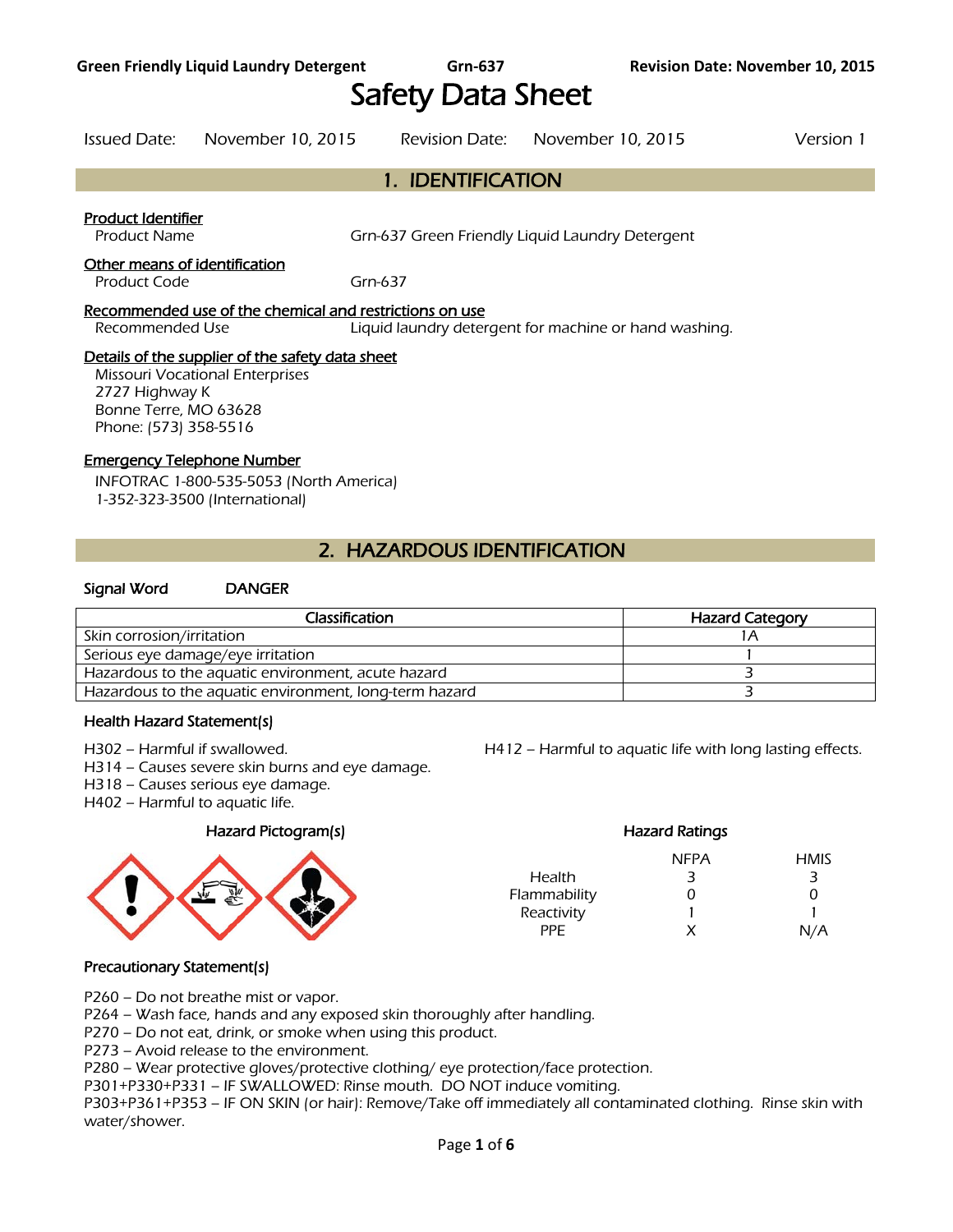#### **Green Friendly Liquid Laundry Detergent Grn-637 Revision Date: November 10, 2015**

P304+P340 – IF INHALED: Remove victim to fresh air and keep at rest in a position comfortable for breathing. P305+P351+P338 – IF IN EYES: Rinse cautiously with water for several minutes. Remove contact lenses, if present and easy to do. Continue rinsing.

P310 – Immediately call a POISON CENTER or doctor/physician.

P363 – Wash contaminated clothing before reuse.

P405 – Store locked up.

P501 – Dispose of contents/container in accordance with local/regional/national/international regulations.

#### Potential Health Effects

| <b>Skin Contact</b> | May cause severe skin burns.  |
|---------------------|-------------------------------|
| Eye Contact         | May cause serious eye damage. |
| <b>Inhalation</b>   | May be fatal when inhaled.    |
| Ingestion           | May be harmful if swallowed.  |

# 3. COMPOSITION/INFORMATION ON INGREDIENT

| <b>Chemical Name/Pure Substance</b> | CAS#        | Weight-%  |
|-------------------------------------|-------------|-----------|
| Water                               | 7732-18-5   | 75-80     |
| Walwet Acid 98                      | 68584-22-5  | $10 - 15$ |
| CalBlend DF                         | Proprietary | 1-5       |
| Sodium Hydroxide                    | 1310-73-2   | $0 - 2$   |
| Calfoam ES-302                      | Proprietary | $0 - 2$   |
| Sodium Carbonate                    | 497-19-8    | $0 - 2$   |
| <b>Citric Acid</b>                  | 77-97-9     | $0 - 2$   |
| Glydant Plus                        | Proprietary | 0-1       |

\*\*If Chemical Name/CAS No is "proprietary" and/or Weight-% is listed as a range, the specific chemical identity and/or percentage of composition has been withheld as a trade secret.

## 4. FIRST-AID MEASURES

- General Advice Ensure that medical personnel are aware of the material(s) involved, and take precautions to protect themselves.
- Eye Contact Immediately flush eyes with plenty of water for at least 15 minutes. Remove contact, lenses, if present and easy to do. Continue rinsing. Call a physician or poison control center immediately.
- Skin Contact Take off immediately all contaminated clothing. Rinse skin with water/shower. Call a physician or poison control center immediately. Chemical burns must be treated by a physician. Wash contaminated clothing before reuse.
- Inhalation Remove victim to fresh air and keep at rest in a position comfortable for breathing. Call a physician is symptoms develop or persist.
- Ingestion Call a POISON CENTER or doctor/physician immediately. Rinse mouth. Do not induce vomiting. If vomiting occurs, keep head low so that stomach content doesn't get into the lungs.

#### Most important symptoms and effects

 Symptoms Burning pain and severe corrosive skin damage. Causes serious eye damage. Symptoms may include stinging, tearing, redness, swelling, and blurred vision. Permanent eye damage including blindness could result.

# 5. FIRE-FIGHTING MEASURES

#### Extinguishing Media

Suitable Extinguishing Media: Water fog, foam, dry chemical powder, carbon dioxide  $(CO_2)$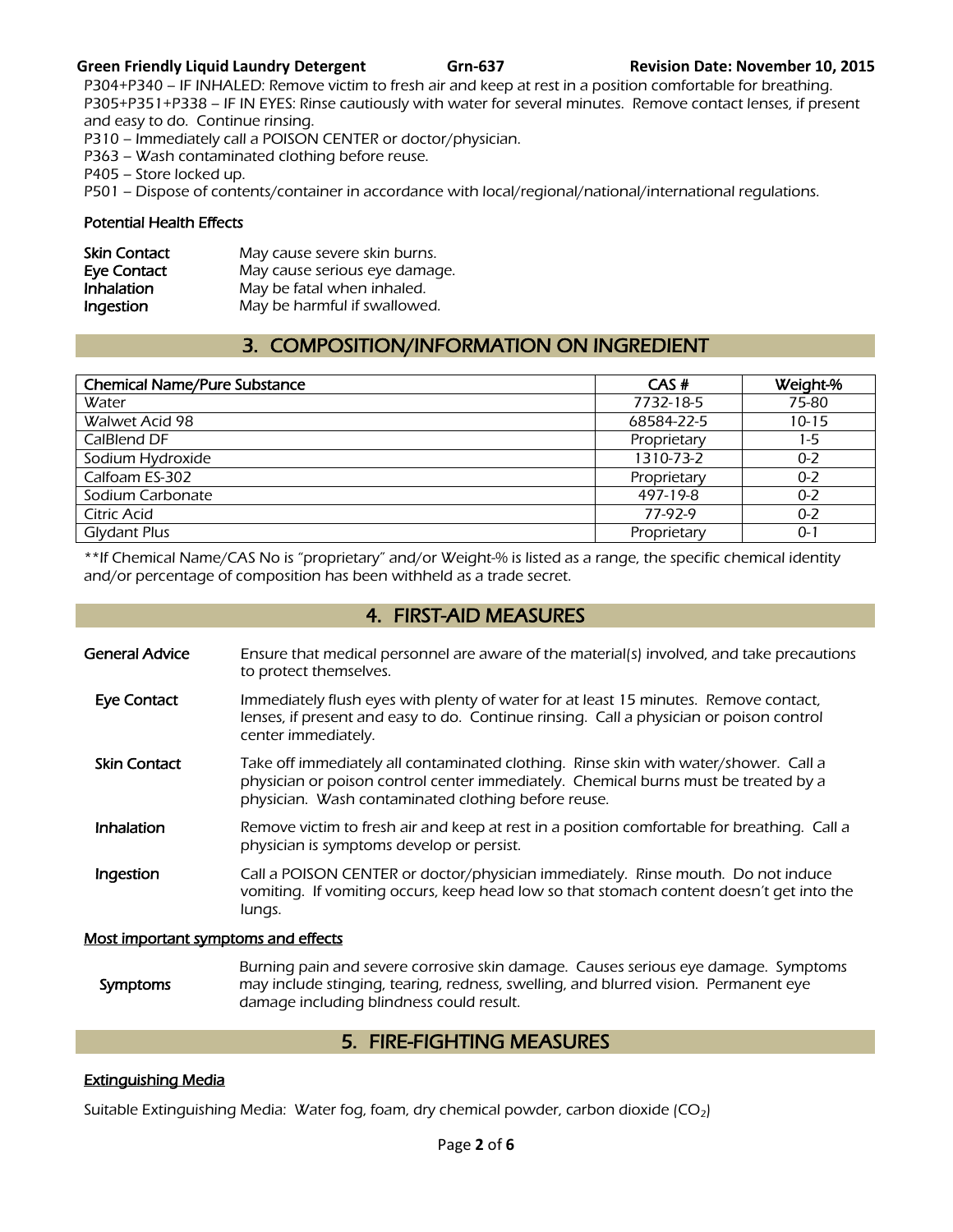#### **Green Friendly Liquid Laundry Detergent Grn-637 Revision Date: November 10, 2015**

Unsuitable Extinguishing Media: Do not use water jet as extinguisher, as this will spread the fire.

#### Specific Hazards Arising from the Chemical

During fire, gases hazardous to health may be formed.

#### Protective equipment and precautions for firefighters

As in any fire, wear self-contained breathing apparatus pressure-demand, MSHA/NIOSH (approved or equivalent) and full protective gear. In case of fire and/or explosion do not breathe fumes. Move containers from fire area if you can do so without risk.

# 6. ACCIDENTAL RELEASE MEASURES

#### Personal precautions, protective equipment and emergency procedures

Personal precautions **Keep unnecessary personnel away.** Keep people away from and upwind of spill/leak. Wear appropriate protective equipment and clothing during cleanup. Do not breathe mist or vapor. Do not touch damaged containers or spilled material unless wearing appropriate protective clothing. Ventilate closed spaces before entering them. Local authorities should be advised if significant spillages cannot be contained. For personal protection, see section 8 of this SDS. **Environmental precautions** Avoid release to the environment. Contact local authorities in case of spillage to drain/aquatic environment. Prevent further leakage or spillage if safe to do so. Do not contaminate water. Avoid discharge into drains, water courses or onto the ground.

#### Methods and material for containment and clean up

Methods for Containment Prevent further leakage or spillage if safe to do so.

` Methods for Clean up **Large spills:** Dike the spilled material, where this is possible. Cover with plastic sheet to prevent spreading. Use a material like vermiculite, sand, or earth to soak up the product and place into a container for later disposal. Prevent product from entering drains. Following product recovery, flush area with water.

> Small spills: Wipe up with absorbent material (e.g. cloth, fleece). Clean surface thoroughly to remove residual contamination.

# 7. HANDLING AND STORAGE

#### Precautions for safe handling

Provide adequate ventilation. Do not breathe mist or vapor. Do not get in eyes, on skin, or on clothing. Avoid prolonged exposure. Do not eat, drink, or smoke while working. Wear appropriate personal protective equipment. Avoid release to the environment. Observe good industrial hygiene practices.

#### Conditions for safe storage, including any incompatibilities

Store locked up. Store in original tightly closed container. Store away from incompatible materials (see Section 10 of this SDS).

| <b>Chemical Name</b>                | ACGIH                        | AH2C           | NIOSH                        |
|-------------------------------------|------------------------------|----------------|------------------------------|
| Sodium Hydroxide (CAS<br>1310-73-21 | Ceiling: 2 mg/m <sup>3</sup> | PEL: 2 $mq/m3$ | Ceiling: 2 mg/m <sup>3</sup> |

# 8. EXPOSURE CONTROLS/PERSONAL PROTECTION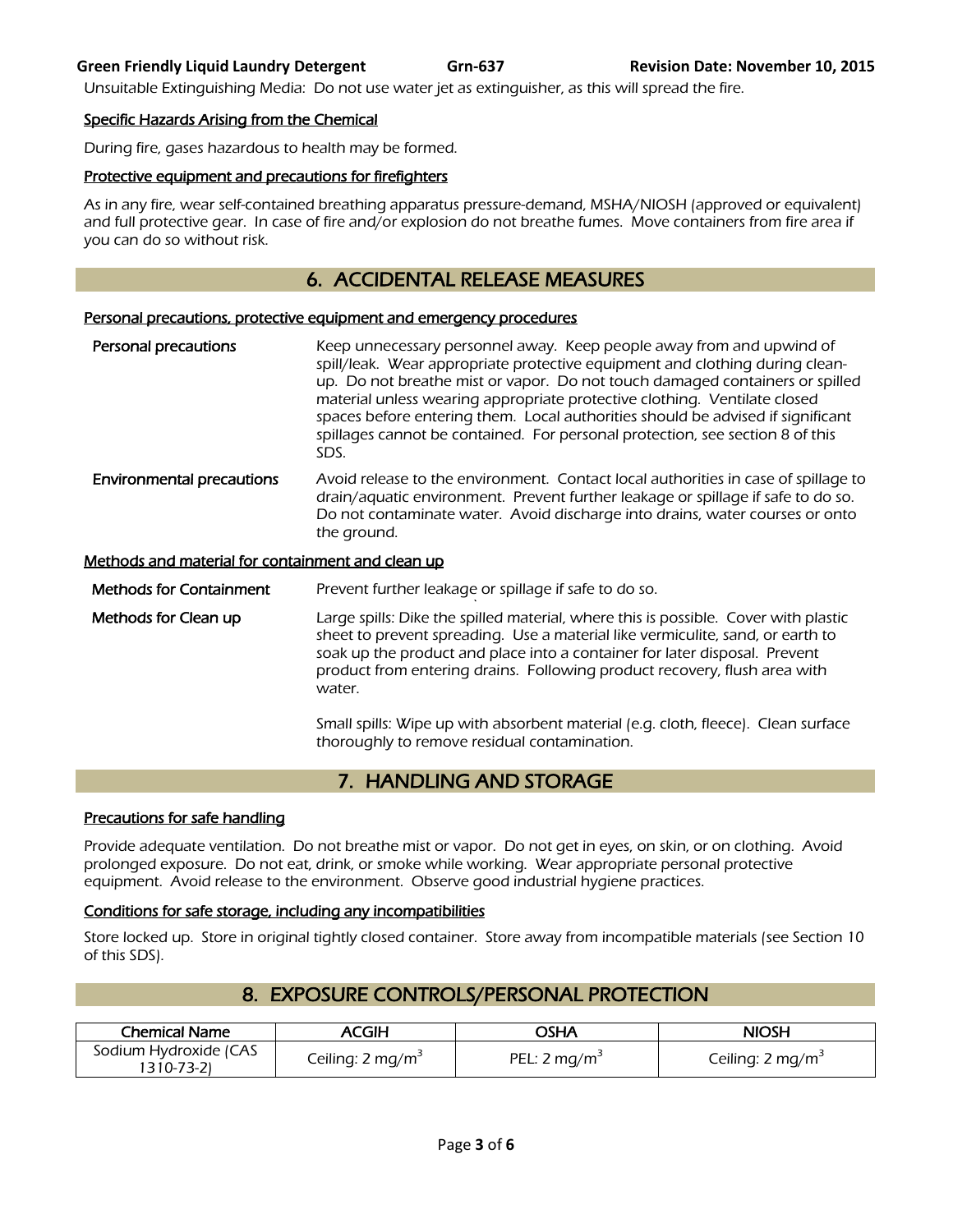| <b>Green Friendly Liquid Laundry Detergent</b><br>Appropriate engineering controls | Grn-637                                                                                                                                                                                                                                                                                                                                                                                                                                                                                                | <b>Revision Date: November 10, 2015</b> |
|------------------------------------------------------------------------------------|--------------------------------------------------------------------------------------------------------------------------------------------------------------------------------------------------------------------------------------------------------------------------------------------------------------------------------------------------------------------------------------------------------------------------------------------------------------------------------------------------------|-----------------------------------------|
| <b>Engineering Controls</b>                                                        | Good general ventilation (typically 10 air changes per hour) should be used.<br>Ventilation rates should be matched to conditions. If applicable, use process<br>enclosures, local exhaust ventilation, or other engineering controls to<br>maintain airborne levels below recommended exposure limits. If exposure<br>limits have not been established, maintain airborne levels to an acceptable<br>level. Eye wash facilities and emergency shower must be available when<br>handling this product. |                                         |
| Individual protection measures, such as personal protective equipment              |                                                                                                                                                                                                                                                                                                                                                                                                                                                                                                        |                                         |
| Eye/Face Protection                                                                | Wear safety glasses with side shields (or goggles) and a face shield.                                                                                                                                                                                                                                                                                                                                                                                                                                  |                                         |
| Skin and Body Protection                                                           | Wear appropriate chemical resistant clothing and gloves.                                                                                                                                                                                                                                                                                                                                                                                                                                               |                                         |
| <b>Respiratory Protection</b>                                                      | If engineering controls do not maintain airborne concentrations below<br>recommended exposure limits (where applicable) or to an acceptable level<br>(in countries where exposure limits have not been established), an approved<br>respirator must be worn. Wear positive pressure self-contained breathing<br>apparatus (SCBA).                                                                                                                                                                      |                                         |
| <b>General Hygiene Considerations</b>                                              | Do not eat, drink, or smoke when using this product. Wash contaminated<br>clothing before reuse. Routinely wash work clothing and protective<br>equipment to remove contaminants. Handle in accordance with good<br>industrial hygiene and safety practice.                                                                                                                                                                                                                                            |                                         |

# 9. PHYSICAL AND CHEMICAL PROPERTIES

#### **Appearance**

| <b>Physical State</b><br>Color                                                                                                                                                                                                                                                                                                                                                                                                                                                                                                                                  | Liquid<br>Blue                                                                                                                                                                                                                                                                                                                          | Odor<br><b>Odor Threshold</b> | Clean Breeze<br>Not Determined |
|-----------------------------------------------------------------------------------------------------------------------------------------------------------------------------------------------------------------------------------------------------------------------------------------------------------------------------------------------------------------------------------------------------------------------------------------------------------------------------------------------------------------------------------------------------------------|-----------------------------------------------------------------------------------------------------------------------------------------------------------------------------------------------------------------------------------------------------------------------------------------------------------------------------------------|-------------------------------|--------------------------------|
| <b>Property</b>                                                                                                                                                                                                                                                                                                                                                                                                                                                                                                                                                 | <b>Values</b>                                                                                                                                                                                                                                                                                                                           |                               | Remarks - Method               |
| рH<br>Melting Point/Freezing Point<br><b>Boiling Point/Boiling Range</b><br><b>Flash Point</b><br><b>Evaporation Rate</b><br>Flammability (Solid, Gas)<br><b>Upper Flammability Limits</b><br><b>Lower Flammability Limits</b><br><b>Vapor Pressure</b><br><b>Vapor Density</b><br><b>Specific Gravity</b><br><b>Water Solubility</b><br>Solubility in other solvents<br><b>Partition Coefficient</b><br><b>Auto-ignition Temperature</b><br><b>Decomposition Temperature</b><br><b>Viscosity</b><br><b>Explosive Properties</b><br><b>Oxidizing Properties</b> | $8-9$<br>Not determined<br>Not determined<br>Not determined<br>Not determined<br>Liquid- Not applicable<br>Not determined<br>Not determined<br>Not determined<br>Not determined<br>1.03<br>Not determined<br>Not determined<br>Not determined<br>Not determined<br>Not determined<br>Not determined<br>Not determined<br>Not determined |                               |                                |
|                                                                                                                                                                                                                                                                                                                                                                                                                                                                                                                                                                 |                                                                                                                                                                                                                                                                                                                                         |                               |                                |

# 10. STABILITY AND REACTIVITY

| Reactivity                |
|---------------------------|
| <b>Chemical Stability</b> |
| Conditions to Avoid       |
| Incompatible materials    |

Not reactive under normal conditions. Stable under normal conditions. Contact with incompatible materials. Strong acids and strong oxidizers.

Page **4** of **6**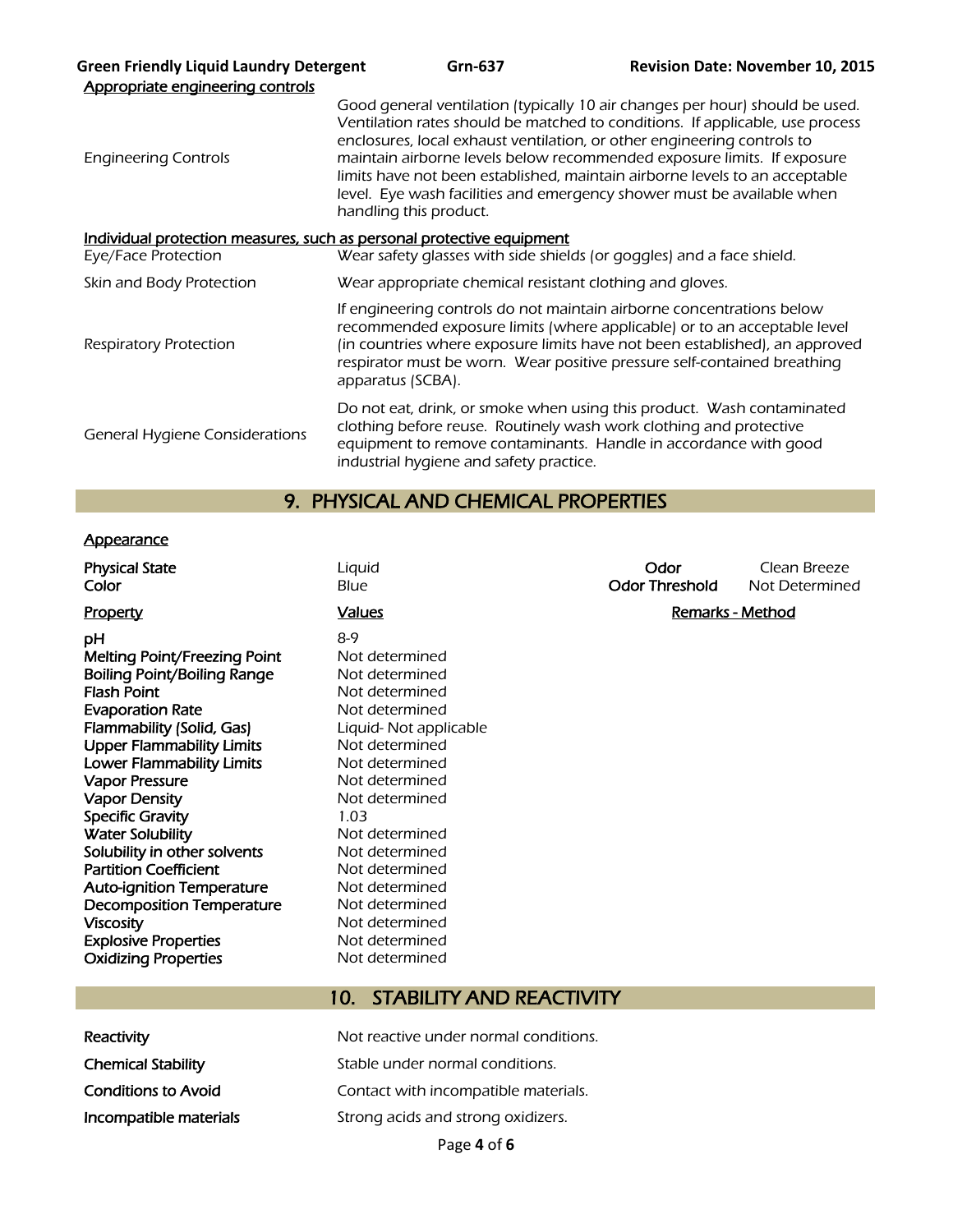Hazardous Decomposition

Carbon oxides, sodium oxides, nitrogen oxides, and formaldehyde.

Hazardous Polymerization Does not occur.

# 11. TOXICOLOGICAL INFORMATION

#### Mixture Toxicity

Toxicological data have not been determined specifically for this product.

# 12. ECOLOGICAL INFORMATION

#### **Ectotoxicity**

Ecological studies have not been carried out on this product.

| <b>13. DISPOSAL CONSIDERATIONS</b>                                                                                                            |                                                                                                                                                                                                                                                                                                                                                    |  |  |  |
|-----------------------------------------------------------------------------------------------------------------------------------------------|----------------------------------------------------------------------------------------------------------------------------------------------------------------------------------------------------------------------------------------------------------------------------------------------------------------------------------------------------|--|--|--|
| <b>Disposal Instructions</b>                                                                                                                  | Collect and reclaim or dispose in sealed containers at licensed waste disposal<br>site. Do not allow this material to drain into sewers/water supplies. Do not<br>contaminate ponds, waterways, or ditches with chemical or used container.<br>Dispose of in accordance with local, regional, national, and international<br>laws and regulations. |  |  |  |
| <b>Hazardous Waste Code</b>                                                                                                                   | Not available.                                                                                                                                                                                                                                                                                                                                     |  |  |  |
| Waste from residues / unused<br>products                                                                                                      | Dispose of in accordance with local regulations. Empty containers or liners<br>may retain some product residues. This material and its container must be<br>disposed of in a safe manner.                                                                                                                                                          |  |  |  |
| <b>Contaminated Packaging</b>                                                                                                                 | Since emptied containers may retain product residue, follow label warnings<br>even after container is emptied. Empty containers should be taken to an<br>approved waste handling site for recycling or disposal.                                                                                                                                   |  |  |  |
|                                                                                                                                               | <b>14. TRANSPORT INFORMATION</b>                                                                                                                                                                                                                                                                                                                   |  |  |  |
|                                                                                                                                               |                                                                                                                                                                                                                                                                                                                                                    |  |  |  |
| <b>Note</b>                                                                                                                                   | Please see current shipping paper for most up to date shipping information,<br>including exemptions and special circumstances.                                                                                                                                                                                                                     |  |  |  |
| DOT I.D. Number<br><b>DOT Proper Shipping Name</b><br><b>DOT Hazard Classes:</b><br>US DOT<br>Road (ADR)<br>Air (ICAO/IMDG)<br>Sea (IMO/IMDG) | Not available.<br>Not available.<br>Not available.<br>Not available.<br>Not available.<br>Not available.                                                                                                                                                                                                                                           |  |  |  |

15. REGULATORY INFORMATION

#### U.S. Federal Regulations

Contents of this SDS comply with OSHA Hazard Communication Standard CFR 1910.1200.

# OSHA Hazard Communication Standard (29 CFR 1910.1200)

( X ) Hazardous ( ) Non- Hazardous